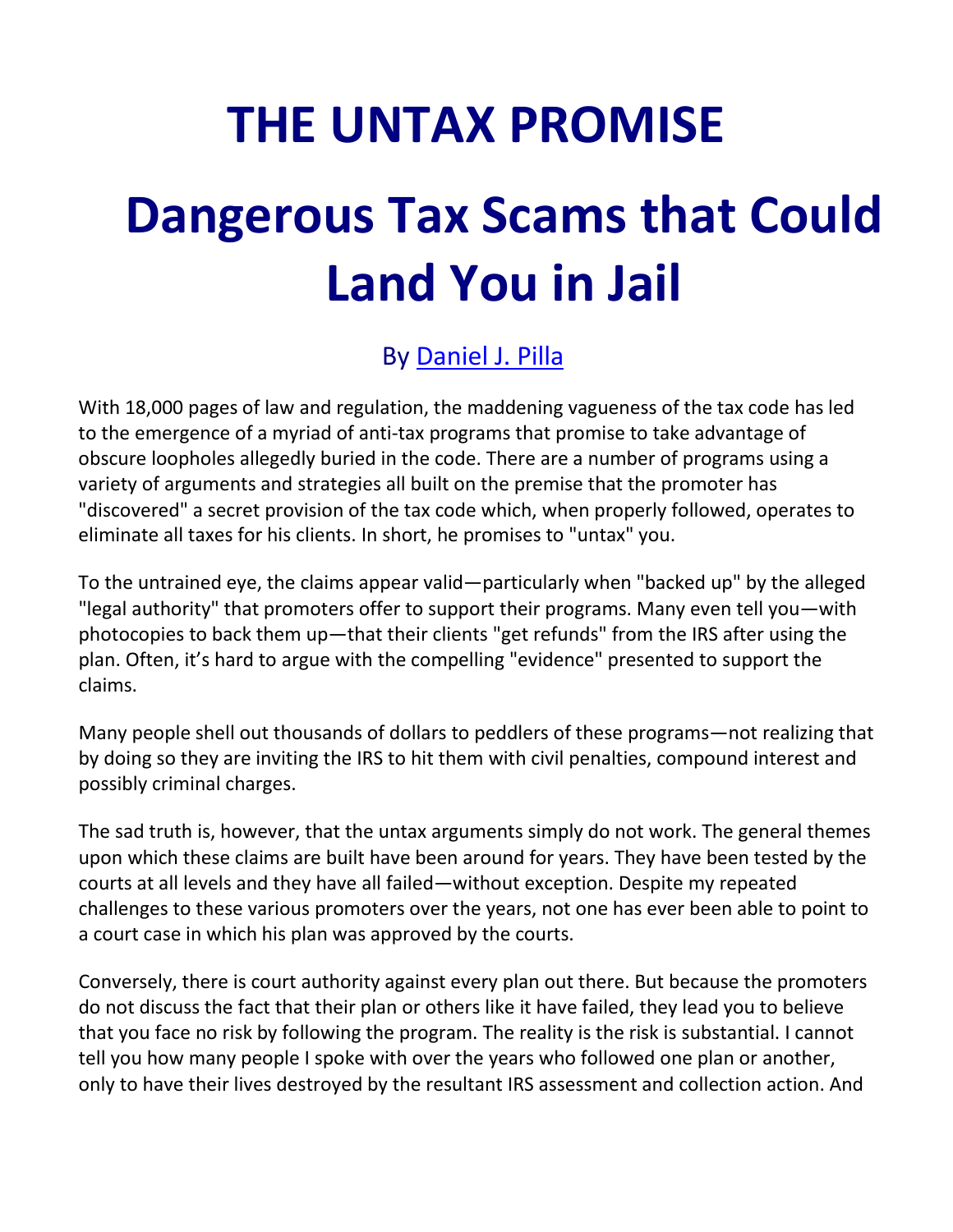surely as you breathe you need to know that IRS assessments and collection action will follow any attempts by you to "untax" yourself through any of these various programs.

This report exposes the untax plans and schemes that constitute a dangerous tax trap and you'll discover how to identify the leading tax-protest arguments that have led to jail time for thousands of well-meaning but misguided citizens.

#### **Common Untax Schemes**

There a number of different claims untaxers make. I address some of the more common ones in detail below.

#### **Wages are not Income**

A recurring claim with untaxers is that ordinary wages earned by persons performing services do not constitute taxable income. The origin of this claim dates to the late 1978, when researchers Pete Soehnlen and Robert Golden published a book entitled, *Are You Required?* Soehnlen and Golden were the first to assert that the Sixteenth Amendment did not and legally could not tax wages or other compensation for personal services.

The Soehnlen and Golden work was something of an anomaly in the tax protest movement in that it was thoroughly researched and well-reasoned. Up to that point, most protest material had little legal authority to back it up and even less logical presentation. Consequently, the wages vs. income theory of tax exemption caught on quickly and many began structuring their IRS defenses around that claim.

The argument was popularized on a more massive scale by Irwin Schiff. In 1982, he released a book entitled, *How Anyone Can Stop Paying Income Taxes*. Schiff was a master promoter and salesman. His book was distributed to bookstores on a broad scale by a major publishing company and Schiff appeared on radio and television interviews across the nation. Schiff's arguments were a hybrid of the wages vs. income presentation, suggesting also that the income tax was in fact voluntary. Schiff reasoned that the laws could not be mandatory since if they were, they would violate various provisions of the Constitution. The voluntary argument still features prominently in contemporary tax protester claims.

Before long, thousands of people were following what they came to believe was the Schiff argument, but what in fact was developed by Soehnlen and Golden. It did not take the IRS long to respond. It began a systematic program of challenging the claims and dragging the protesters, including Irwin Schiff, through all manner of legal proceedings. Because of these early cases, there is an abundance of judicial precedent on the question.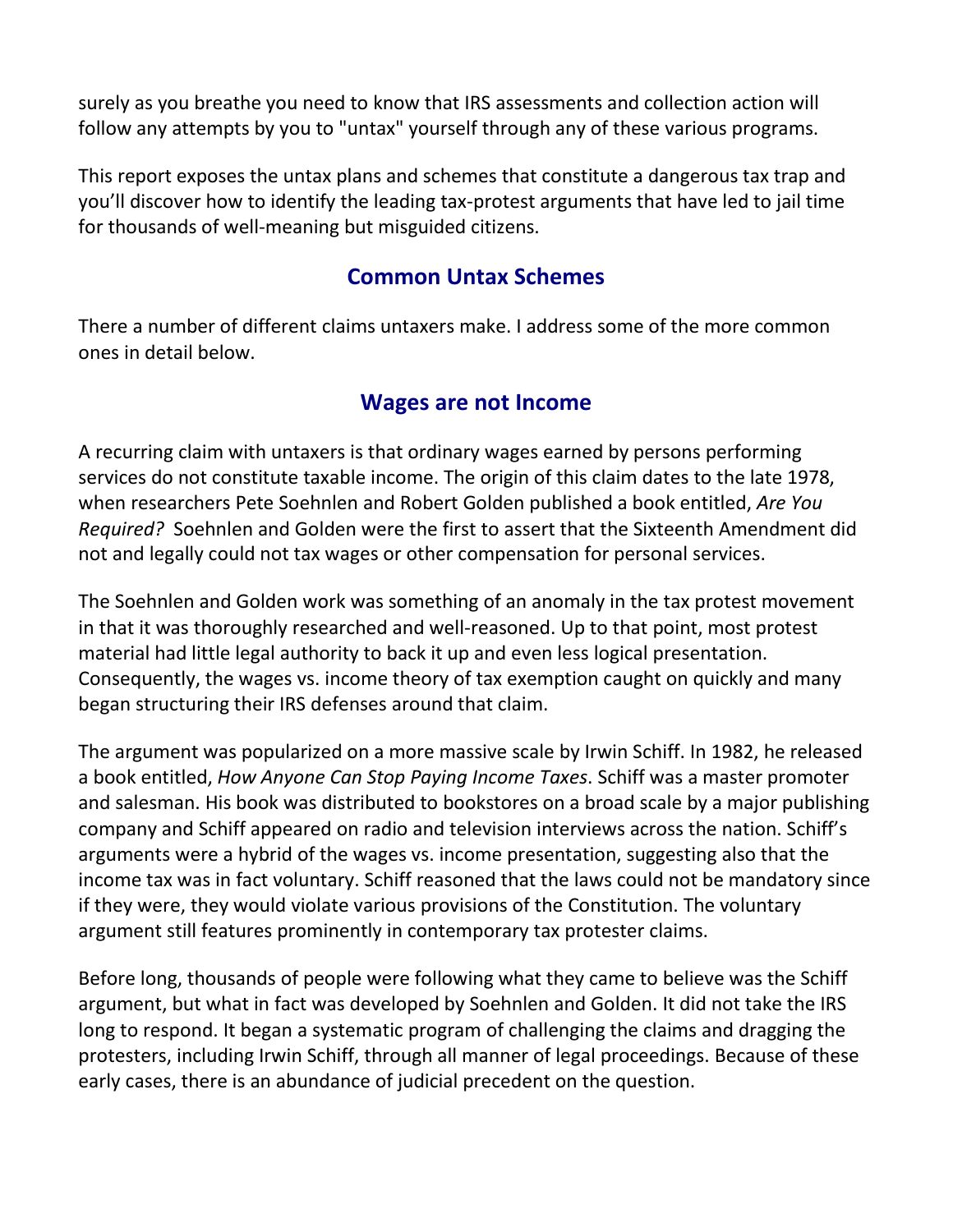Before examining the specific precedent, however, let me briefly address the merits of the argument itself. Promoters cite several cases decided under the Corporation Excise Tax Act of 1909 to support their claim. These cases raise the question whether corporate revenue of one kind or another constituted income subject to taxation. In no case was the question addressed of an individual citizen's liability for tax under the personal income tax created by virtue of the Sixteen Amendment. The reader is left with the impression that the cases must by inference exclude from taxation all compensation for personal services received by an individual.

However, we do not have to speculate on the question. The fact is, the Supreme Court squarely addressed the issue in more than one case over time. The first such case was that of *Lucas v. Earl*, 281 U.S. 111 (1930). In that case, Earl, an attorney, attempted to avoid taxation by transferring the proceeds of his personal services to his wife. The court ruled squarely that income derived from personal services, such as attorney fees, was taxed to the person that earned it. This case is the touchstone from which most income cases flow.

Many promoters, including Schiff, claim that code section 61, which lists items of gross income, excludes wages and salaries from taxation. Schiff and others claim that because the list does not include wages or salaries, the income tax cannot apply to individuals. Rather, they say, the items listed are items received only by corporations.

Section 61 reads as follows:

(a) General definition

Except as otherwise provided in this subtitle, gross income means all income from whatever source derived, including (but not limited to) the following items:

(1) Compensation for services, including fees, commissions, fringe benefits, and similar items;

- (2) Gross income derived from business;
- (3) Gains derived from dealings in property;
- (4) Interest;
- (5) Rents;
- (6) Royalties;
- (7) Dividends;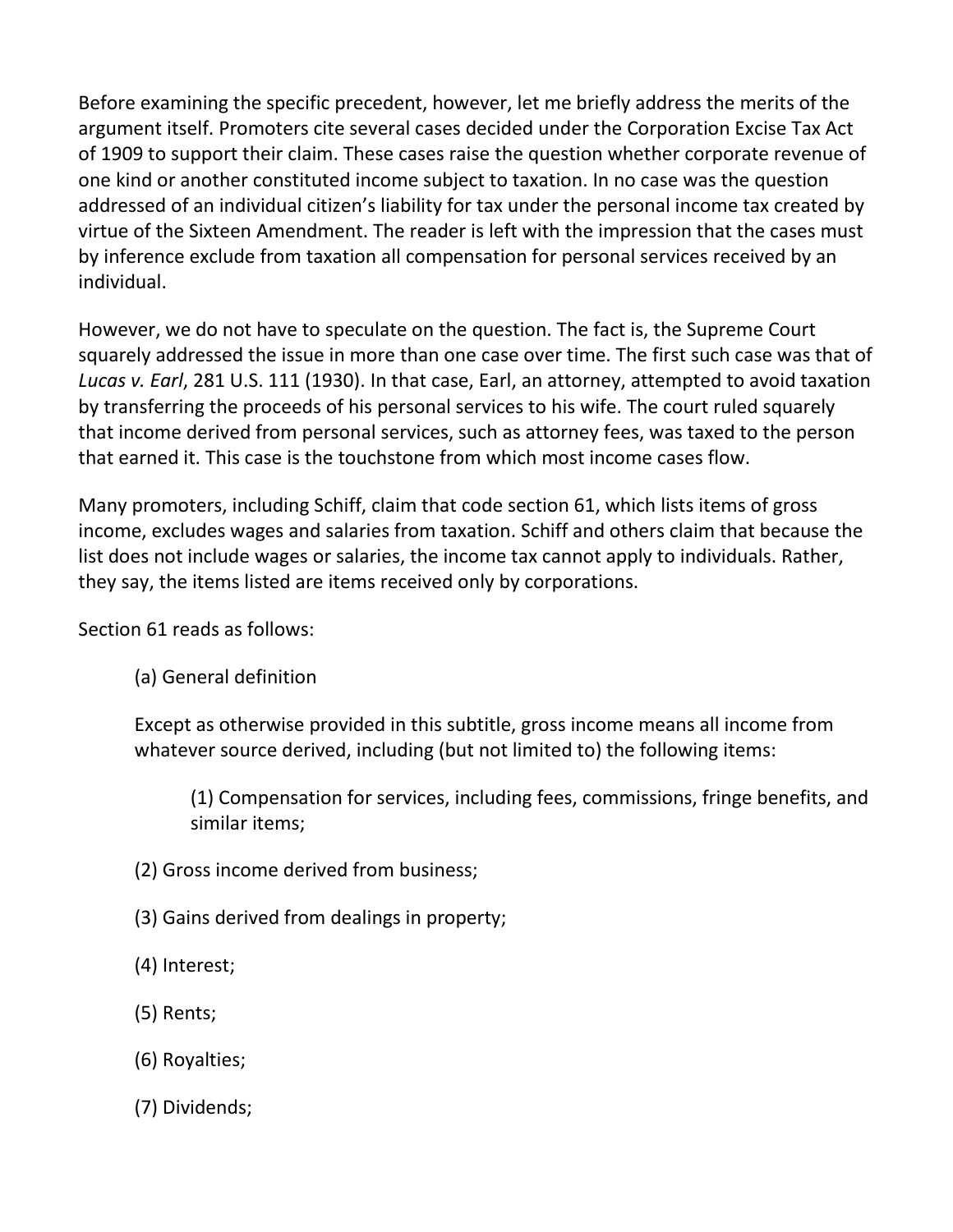- (8) Alimony and separate maintenance payments;
- (9) Annuities;
- (10) Income from life insurance and endowment contracts;
- (11) Pensions;
- (12) Income from discharge of indebtedness;
- (13) Distributive share of partnership gross income;
- (14) Income in respect of a decedent; and
- (15) Income from an interest in an estate or trust.

Is it fair to say that because the terms "wage" and "salary" do not appear on the list that wages and salaries are not taxable? Item number one plainly states that compensation for services is included as gross income. Are corporations the only entities that receive compensation for services? Certainly not. Black's Law Dictionary, Fourth Edition, defines "salary" as "a reward or recompense for services; a periodical compensation paid for services rendered." The term "wage" is defined as "security given for service to be performed." Surely, any person compensated for services draws a wage or salary.

How can a reasonable person argue that only corporations perform personal services? Do not receptionists perform the personal service of answering telephones? Are not carpenters performing the personal service of building structures? Do not physicians perform personal services related to the treatment of injury and illness? Whether or not these persons are incorporated, they derive compensation for the performance of services.

A more careful review of section 61 further illustrates the folly of claiming that it speaks only to items received by corporations. Each of the items on the list can be and are earned by individuals acting outside a corporate environment. Item number eight, for example, refers to alimony or separate maintenance payments. These are payments made by one spouse to another under the terms of a divorce or separation agreement. Under what circumstances does one corporation divorce another and become liable for alimony payments? Item number eleven refers to pension payments. A pension is a payment made to a person who is retired and deriving benefits under a specific contract. Under what circumstances does one corporation make pension payments to another corporation retired from service? As you can see with just these simple examples, there is simply no merit to the claim that section 61 is limited to corporate activity.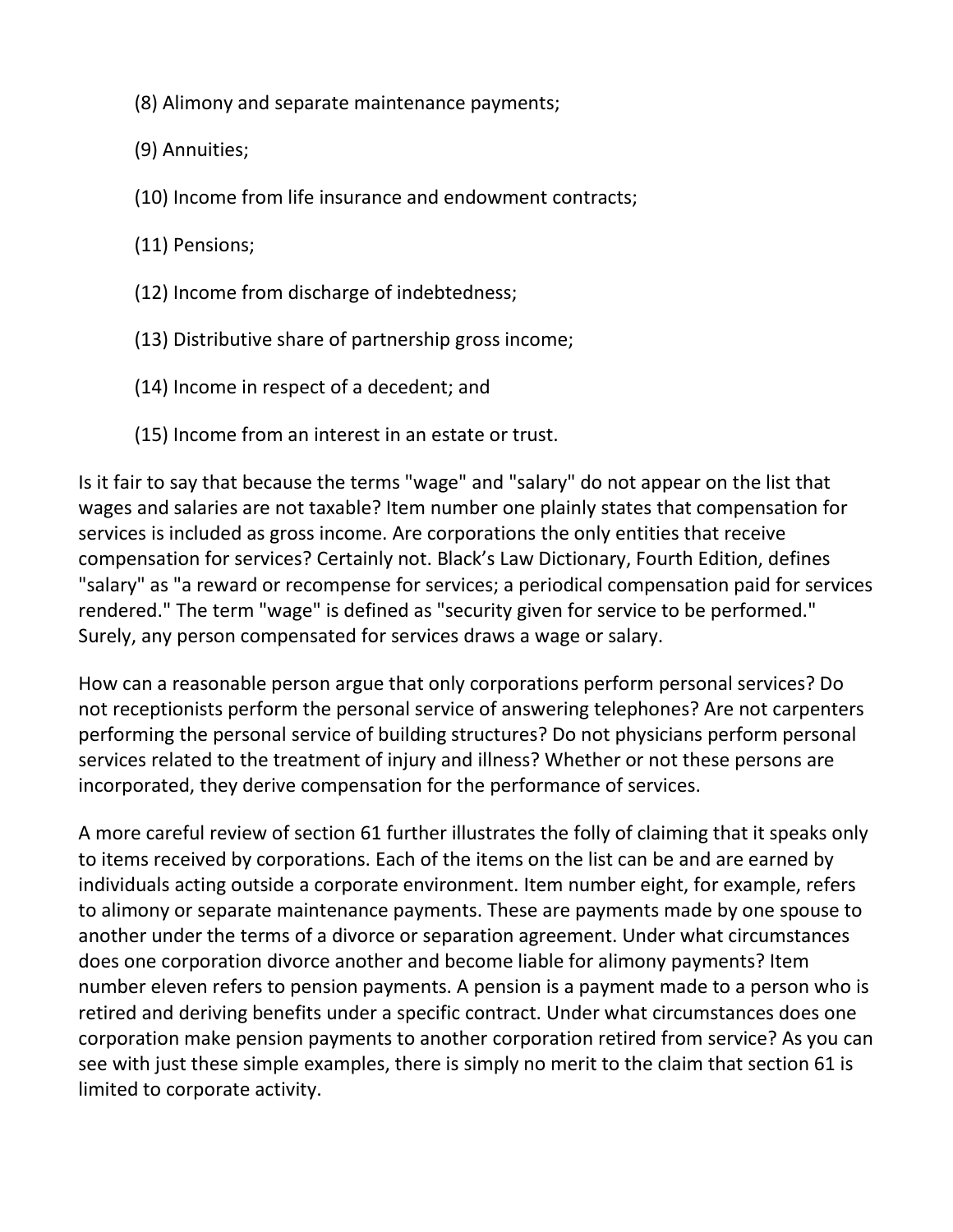But if that's not enough, let us turn to the Supreme Court for guidance. A good history of the question of income is presented in the case of *Commissioner v. Kowalski*, 434 U.S. 77 (1977). The case involved a wage earner arguing that his fringe benefits did not constitute income. The court in *Kowalski* stated that section 61 is intended to be an "all-inclusive list, with no exceptions" other than those expressly stated in the code itself. There is no exception in the code for wages or salaries paid to an ordinary citizen in exchange for personal services. Moreover, the *Kowalski* court plainly defined the term "income," stating that it is "any accession to wealth, clearly realized and over which the citizen has complete dominion." How can it be said that ordinary wages and salaries fall outside the sweep of this definition?

The most recent Supreme Court decision on the topic was that of *Cheek v. United States*, 498 U.S. 192 (1991). This case addresses the question squarely, since Cheek was an airline pilot performing services for his employer, American Airlines. Cheek asserted that his wages were not income under the theory in question here. Cheek was prosecuted for tax evasion and failure to file returns. His case landed before the Supreme Court after his conviction. The court ruled not only that wages are taxable income but that such a conclusion is the "application of tax law in its most elementary and basic concept." The court stated that the very idea that wages were not taxable was "silly" and that it was "incomprehensible that a person of reasonable intelligence could assert that wages were not income more than 70 years after the institution of the federal income tax system."

Thousands of people came before Cheek arguing that their wages were not income. Many more have come after him. The law books are loaded with case precedent on the issue. In every case—*without a single exception—*where this issue was presented to a court, the citizen lost the legal issue. Most promoters, including Schiff, claim that if a person sends the IRS a recommended letter or undertakes a suggested strategy in response to a potential but unlikely challenge, the agency will just go away. This is both untrue and horrifically naive. The IRS does everything *but* go away in these cases *because it never loses them*.

Irwin Schiff, the self-styled father of the tax protester movement, knows this first hand, yet he continues to suggest that people will not get into trouble following his plan. Schiff was personally convicted and did three separate stints in a federal prison and lost before the Tax Court on the income tax aspects of his claims. Please read the cases of *United States v. Schiff*, 780 F. 2d 210 (2nd Cir. 1986); *United States v. Schiff*, 801 F.2d 108 (2nd Cir. 1986); *United States v. Schiff*, 876 F.2d 272 (2nd Cir. 1989); *United States v. Schiff*, 919 F.2d 830 (2nd Cir. 1990); *Schiff v. Commissioner*, 751 F.2d 115 (2nd Cir. 1985); and *Schiff v. Commissioner*, 47 TCM 1706 (US Tax Court 1984) (the last two decisions address the pure income tax aspects of Schiff's arguments).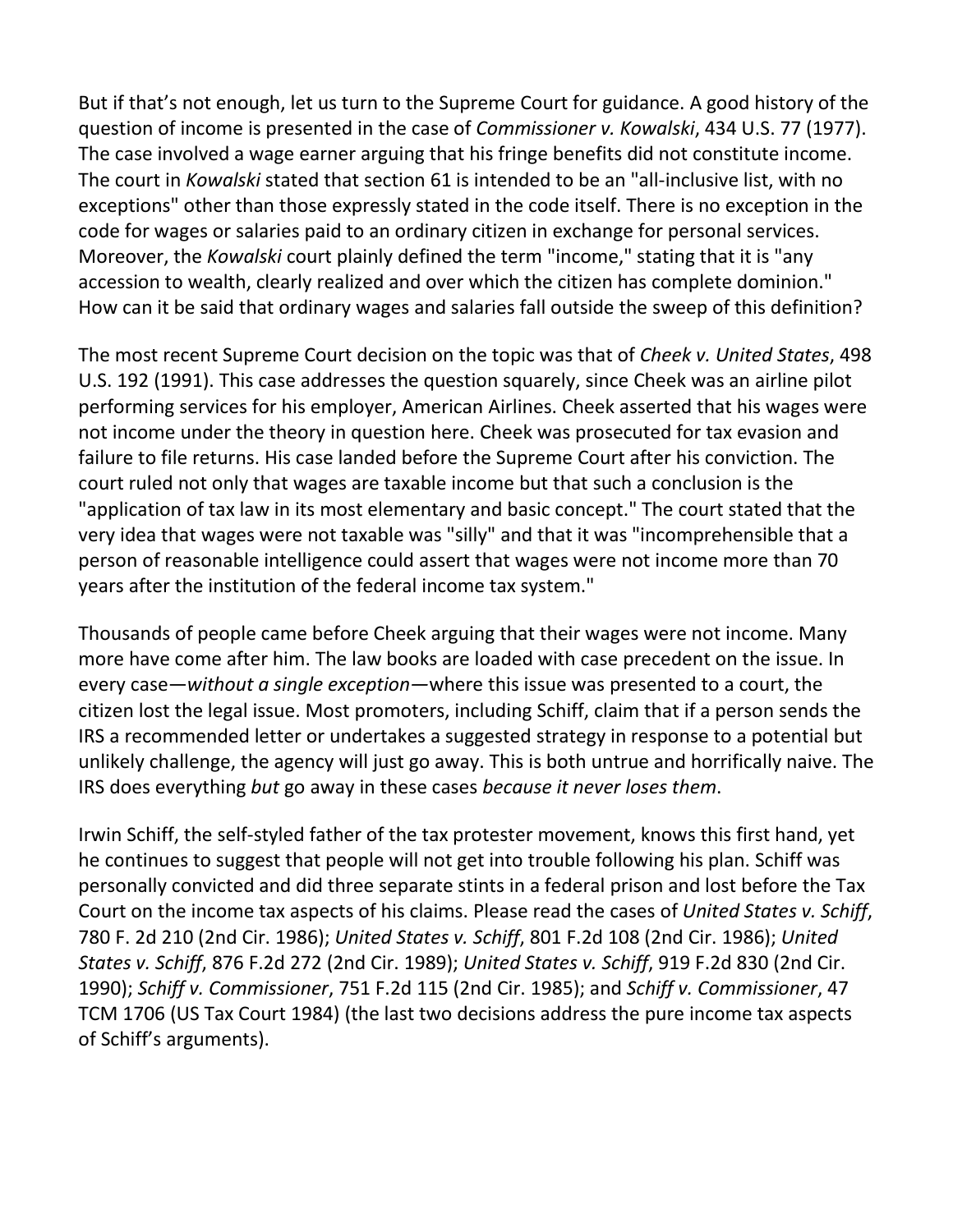Other cases that have rejected this argument, include:

*Hyslep v. United States*, 765 F.2d 1083, (11th Cir. 1985)

*Lovell v. United States*, 755 F.2d 517 (7th Cir. 1984)

*United States v. Aitken*, 755 F.2d 188 (1st Cir. 1984)

*Wilcox v. Commissioner*, 848 F.2d 1007 (9th Cir. 1988)

*Sullivan v. United States*, 788 F.2d 813 (1st Cir. 1986)

*Casper v. Commissioner*, 805 F.2d 902 (10th Cir. 1986)

This list is by no means exhaustive. If it were, I would have to list literally hundreds of cases. Suffice it to say that every federal court, up to and including the Supreme Court, has heard and rejected this argument. In fact, the courts have grown so weary of hearing this argument that they have turned to imposing sanctions—excessive fees and costs—against those making the argument. Schiff himself was hit with double fees and costs for presenting the argument a second time after the court initially rejected it as frivolous. See *United States v. Schiff*, 919 F.2d 830 (2nd Cir. 1990).

In the case of *Connor v. Commissioner*, 770 F.2d 17 (2nd Cir. 1985), the Second Circuit affirmed the Tax Court's judgment holding Connor liable for a \$5,000 sanction assessed under code section 6673. That section allows the Tax Court to assess sanctions (in addition to the tax and regular penalties) of up to \$25,000 when it is shown that "the taxpayer's position in such proceeding is frivolous or groundless." The *Connor* court stated that "the argument that [wages] are not [income] has been rejected so frequently that the very raising of it justifies the imposition of the sanction."

The suggestion that the IRS just turns a blind eye to this argument if one follows the suggestions of the promoter is either an outright lie or a product of manifest naiveté. Not only does the IRS not ignore these cases but it pursues them with all the legal enforcement tools at its disposal. Consider the case of *United States v. Rowlee*, 988 F.2d 1275 (2nd Cir. 1990), where a citizen was prosecuted and convicted for tax fraud and evasion, including conspiracy to defraud the United States. Likewise, *United States v. Burdett*, 962 F.2d 228 (2nd Cir. 1992), involves a man prosecuted for tax evasion. In that case, Burdett defended himself unsuccessfully upon the ground that he relied upon Schiff's book as the basis of his philosophy. *United States v. Bonneau*, 970 F.2d 929 (1st Cir. 1992), is similar. A citizen argued these issues and ended up convicted of tax evasion.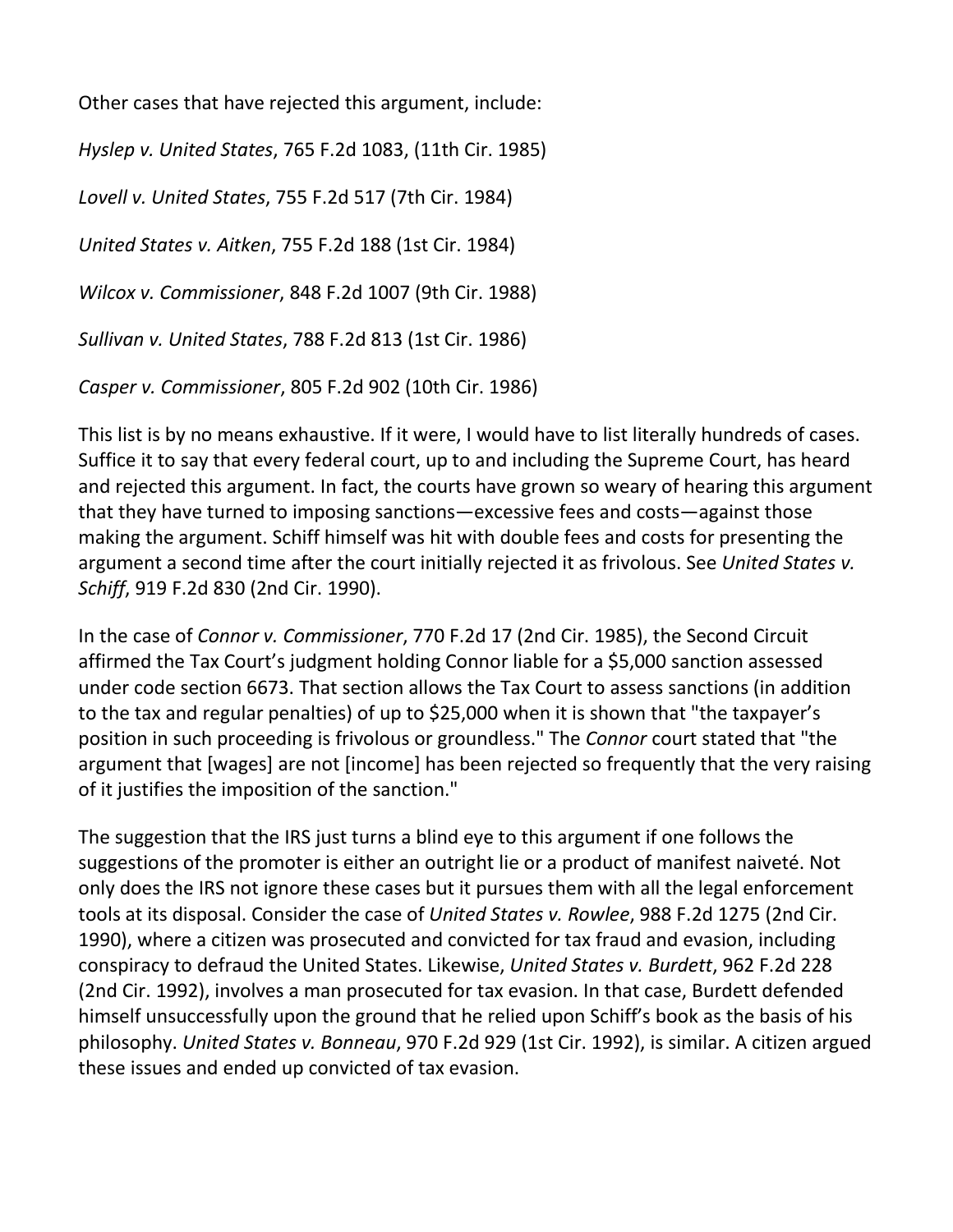Civil law enforcement tools allow the IRS to assess taxes without regard to the claims in a return or in the absence of a return. Code section 6020. The law also allows civil penalties for failure to file a return or for filing a false or fraudulent return. Code sections 6651 and 6662. There are also penalties for underpaying estimated taxes. Code section 6654. To top it off, interest is assessed on the entirety of the tax and penalties. Code section 6621. In fact, when the act is said to be a "tax motivated" stance, that is, one having only to do with tax considerations and no bona fide business elements, interest is assessed at the rate of 120 percent the normal rate. This has the combined effect of increasing the tax assessment by eight to ten times what it normally would be if one followed the proper procedures.

To suggest the IRS has no enforcement tools or it will simply go away is dangerously childish. In *United States v. Gardell*, 94 TNT 101-22 (1st Cir. 1994), the court enforced the IRS' summons power over Gardell's wages v. income argument. The summons, issued under code section 7602 and enforced under code section 7604, allows IRS access to all third-party information from sources such as banks, employers, lenders, etc. Gardell's banks were forced to release all his financial information to the IRS so the agency could assess and collect taxes against him.

After determining and assessing one's liability for tax, the IRS has the authority to enforce collection with tax liens against and seizure of all one's "property and rights to property." Code sections 6321 and 6331. In the case of *In re Haggert*, 93 TNT 27-20 (1st Cir. 1992), the court specifically rejected Haggert's "well-worn tax protester arguments" suggesting his wages were not income. The court allowed the IRS to enter Haggert's property for the purpose seizing the items found to satisfy his debt.

#### **Filing Tax Returns is Voluntary--No Law Requires One to File**

One common untax scheme claims there is no law requiring you to file tax returns or pay income taxes. The argument contends that filing income tax returns and paying taxes is entirely voluntary. To support the claim, promoters point to selected statements of current or former IRS Commissioners. The statements are usually found in the introduction to tax return instruction packages. The statements usually declare that our tax system is "based upon voluntary compliance."

In this context, does the use of the term "voluntary" mean you have the option of either paying or not paying your taxes? What do you think the IRS would say if you asked this question? The answer lies in IRS Publication 7285, *Income Tax Compliance Research*, at page 1. There we see the IRS' definition of "voluntary compliance." It is said to be the payment of taxes "without actual enforcement action, such as examination, collection or criminal investigation."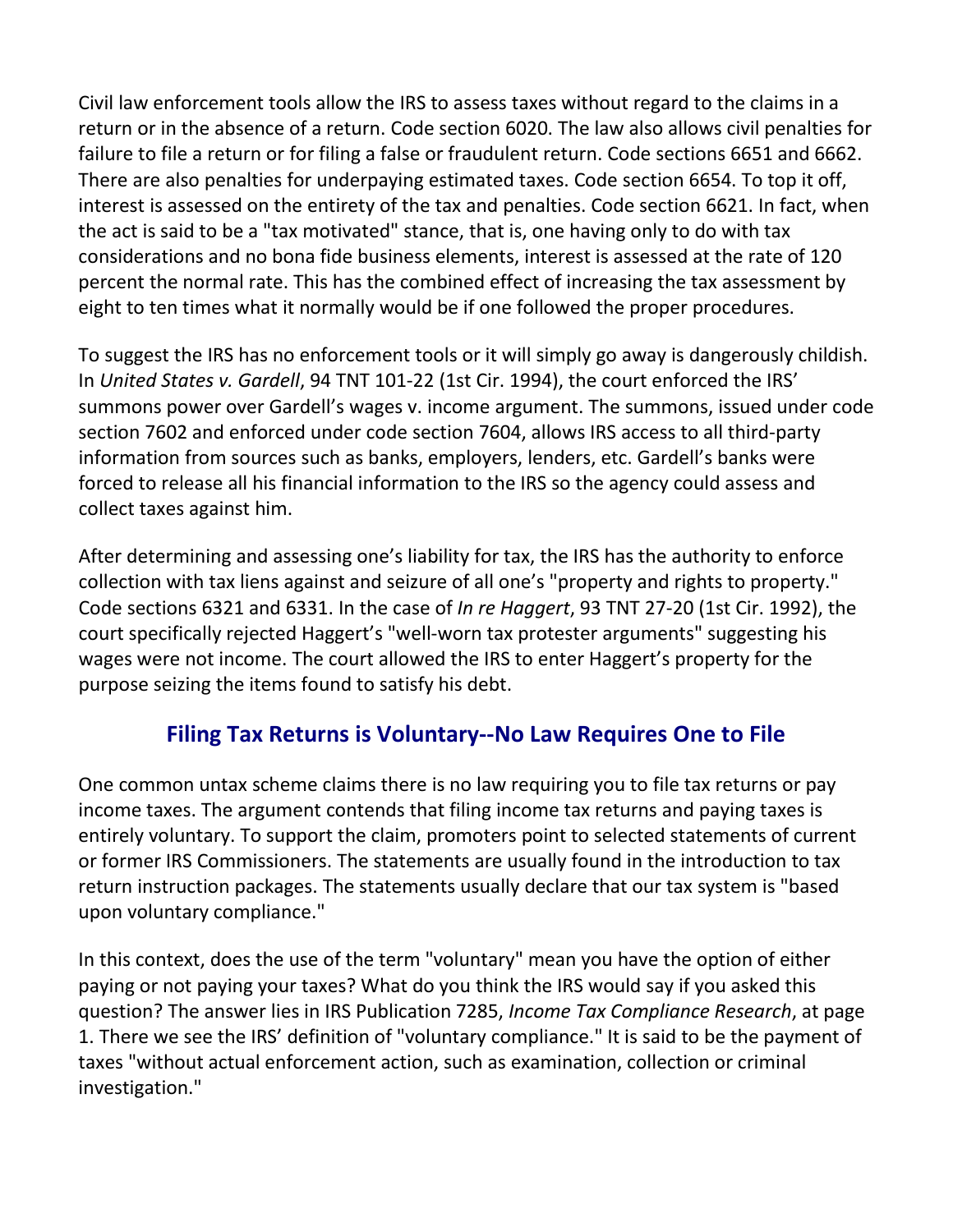It is clear from this that the act of filing a return and paying taxes is voluntary only in the sense that nobody holds a gun to your head to force the act. However, the law provides serious civil and criminal penalties should you fail to act when required. And as the IRS' definition clearly states, if you do not file "voluntarily," the agency will resort to enforcement action to force you to. The phrase "enforcement action" implies the power to lien, levy and seize property. It also implies the power to audit returns and assess additional taxes. Finally, it implies the power to criminally prosecute and imprison those who willfully fail to comply with the law.

The claim that tax return filing is voluntary is not new. The first time I saw the argument presented as a legal defense to paying income taxes was in Irwin Schiff's book, mentioned above. Schiff contends that filing a tax return is a violation of the Fifth Amendment. He contends that because the IRS can and often does use your tax return information against you for civil and criminal purposes, filing a return cannot legally be compelled. Schiff contends that because you cannot be compelled to waive your Fifth Amendment right against self-incrimination, you cannot therefore be compelled to file a tax return.

Schiff concludes that filing a return must therefore be entirely voluntary. He claims that the IRS uses a vast system of bluff and intimidation to make Americans believe they are required to file when in fact they are not. Schiff also claims that if you elect not to file a return, the IRS is powerless to do anything about it. Schiff presents carefully excised portions of the tax code to support his proposition. He makes his case using carefully crafted sections of the code and equally selective passages from various court decisions. To the legally untrained or inexperienced, Schiff's position seems not only sound but incontrovertible.

Years ago, Schiff offered a substantial reward to anyone who could show him any law that required the filing of a tax return. His challenge was publicized on radio in every city. I took him up on it. In a letter to Schiff in about 1984, I detailed the statutory scheme requiring the filing of a return and payment of taxes. My letter explained the tax code is an intentionally complex compilation of statutes that must be read together, not individually. Only in rare instances can a particular code section stand alone. When considering whether one must file a return and pay taxes, a series of code sections must be read together. Let me illustrate.

Code sections 6011 and 6012 establish the requirement to file a return by any person who receives sufficient income. The term "income" is defined in code sections 61, 62 and 63. The tax liability itself is imposed under code section 1. That section specifies the amount of tax based on your filing status and income brackets. The tax liability is "imposed upon the taxable income" of each person within the specified categories. See code section 1.

Let us now address more clearly the "voluntary" nature of the matter. Code section 6651 establishes a civil penalty of up to 75 percent of the tax due, for failure to file a required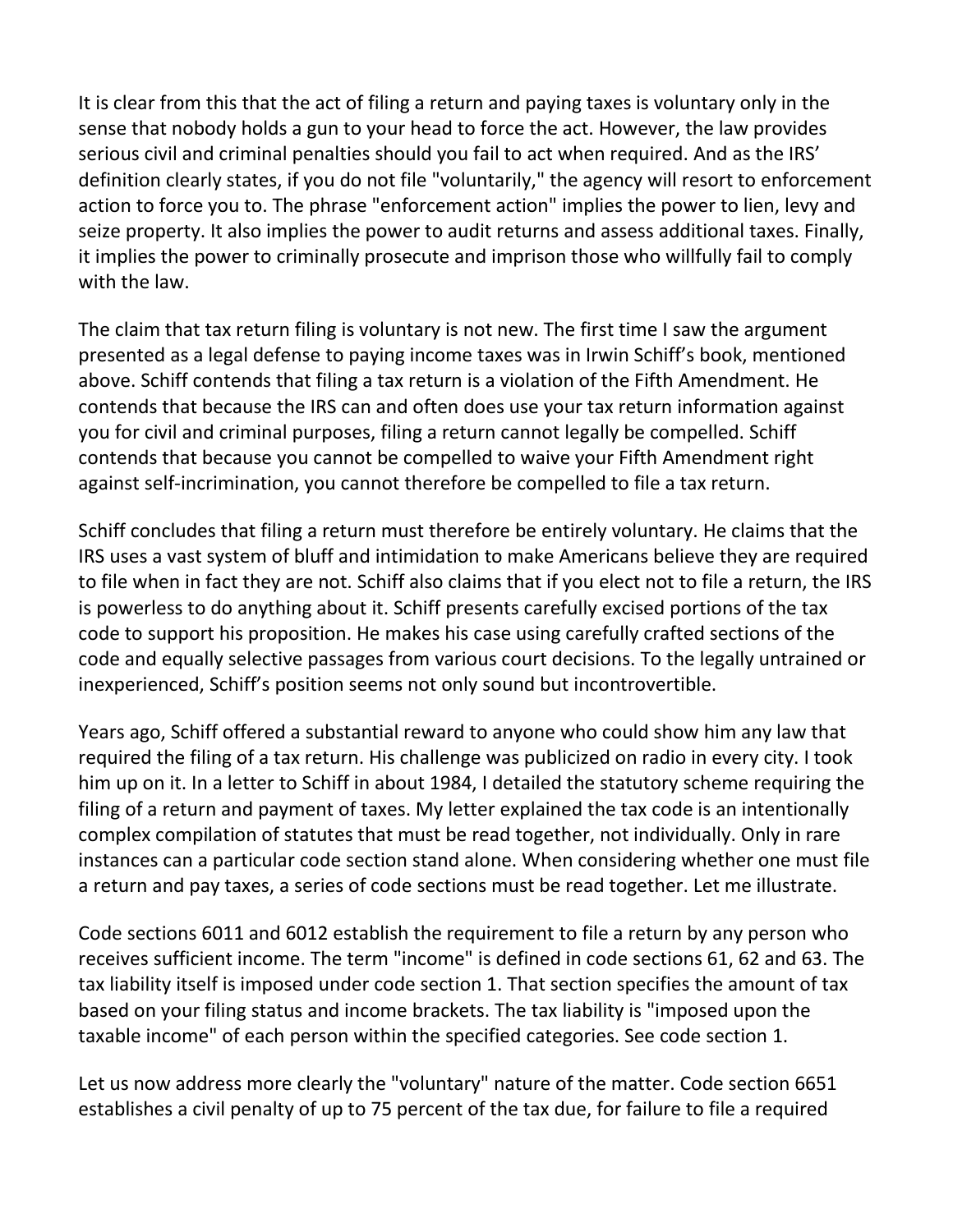return in a timely manner. In addition, code sections 6653 and 6661 (other sections may apply depending upon the time period involve) impose civil penalties for failure to pay on time and failure to pay the correct amount of tax. The penalties are based upon a percentage of the tax due. They increase as the underpayment increases.

Criminal sanctions for failure to file a return or pay the tax are found in code section 7203. That provision makes it a criminal misdemeanor for any person to willfully fail to file any return required by law or fail to pay any tax due. Upon conviction, you could be fined up to \$25,000 or imprisoned for up to one year. Section 7201 is the felony "tax evasion" statute. It provides a penalty of up to five years in prison and a \$100,000 fine for willfully attempting to evade or defeat payment of the tax. Without going into detail, the code provides over 150 civil and criminal penalties addressing all imaginable actions and failures to act. The IRS issues some 34 million civil penalties each year and prosecutes about 2,500 citizens for various crimes, including failure to file returns and tax evasion.

In June of 1992, former IRS Commissioner Shirley Peterson testified before Congress concerning the IRS' non-filer program. The program was offered to allow non-filers to obtain forgiveness. (See my book, *How to Get Tax Amnesty* for details.) After explaining the program, Commissioner Peterson stated:

But, for those taxpayers who don't accept our encouragement, we will use a more direct approach. For example, during 1993, over 1200 examiners will audit the books and records of non-filers, including high income non-filers. Through coordination between IRS and the Department of Justice, we are also employing criminal sanctions in appropriate cases. About 300 criminal cases involving failure to file tax returns have been brought within the past few months. We expect that this number will increase as we identify more taxpayers who persist in willfully failing to comply with the law.

It is a legal impossibility for any person to be prosecuted, never mind convicted, of failure to file a tax return if the matter were purely voluntary. The reality is, there is nothing voluntary about the filing requirement. As I point out above, specific statutes mandate the filing of returns when income exceeds specified levels. If you fail to file, the IRS is adequately equipped with over 150 civil and criminal penalty provisions to enforce the law.

Please carefully read the case of *Ficalora v. Commissioner*, 751 F.2d 85 (2nd Cir. 1984). That case answers the question once and for all whether filing tax returns is voluntary. Using precisely the argument I outline above as to the code's construction, the Second Circuit Court of Appeals held that section 1 of the code "provides in plain, clear, and precise language that a tax is imposed on the taxable income of every individual." *Ficalora* takes the guesswork out of the voluntary argument.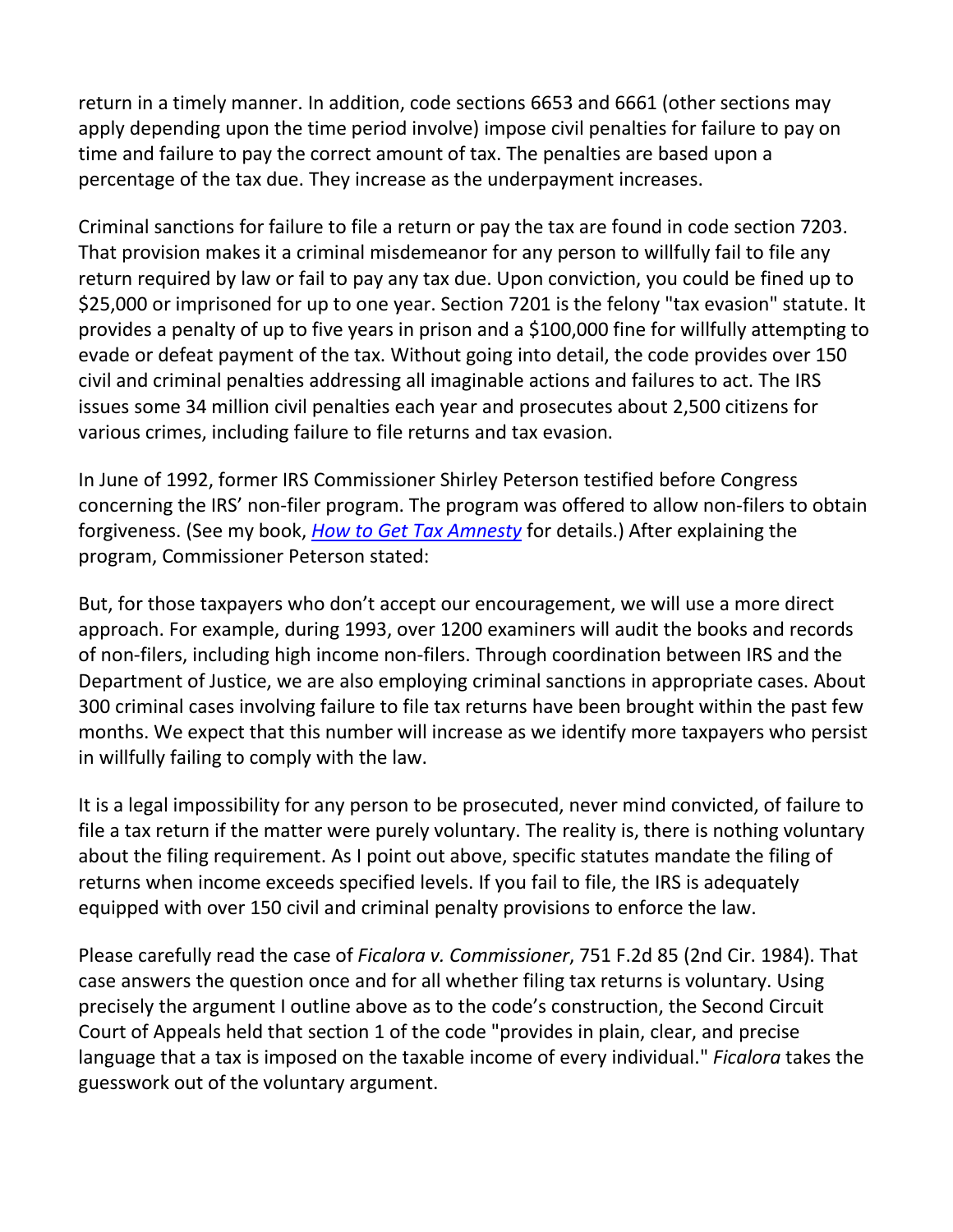If you still doubt it, read *United States v. Stafford*, 93-1 USTC 50,235 (5th Cir. 1993). Stafford failed to file returns and was convicted of three counts of felony tax evasion under code section 7201. He was sentenced to three years' probation with six months served in a halfway house. Stafford's claim that filing a return was purely voluntary got him nothing more than a felony conviction.

The Tax Court has ruled literally hundreds of times against this argument. And the court is losing its patience here too. Under the authority of Code section 6673, the Court is fining citizens up to \$10,000, for wasting the Court's time raising arguments that have failed time and again. In various cases, the Court has referred to the "voluntary" argument as frivolous, meritless, groundless and patently ridiculous. Schiff's own litigation history, which I reference above, makes it clear that the "voluntary" argument cannot be successful.

You might ask, "how can Schiff offer a reward if he cannot back up his position?" The answer is simple: he just refuses to pay anybody who claims it. In 1984, Schiff refused to pay me and I know that others have also claimed the reward. For example, Schiff offered his reward in 1983 on a national television broadcast. He said, "If anybody calls this show and cites a section of the code that says an individual is required to file a tax return, I'll pay them \$100,000."

An attorney named John Newman saw the show and the next day, penned a letter to the TV network in which he cited the relevant code sections and claimed Schiff's reward. The network forwarded the letter to Schiff. Schiff said that the claim was invalid because the offer was to anybody who "called the show." Newman did not call the show. He wrote a letter. Newman sued Schiff in federal court to recover the reward. See *Newman v. Schiff*, 778 F.2d 460 (8th Cir. 1985).

In that decision, the court ruled that Newman was not entitled to recover the reward but only because he did not claim it properly. The court pointed out that Schiff was the master of his own offer and since he said that a person must "call the show" to claim the reward, Newman could not recover. As to the merits of Schiff's claim, the court said,

Although Newman has not "won" his lawsuit in the traditional sense of recovering a reward that he sought, he has accomplished an important goal in the public interest of unmasking the "blatant nonsense" dispensed by Schiff. For that he deserves great commendation from the public.

In a radio debate that aired in Los Angeles in February 2000, I confronted Schiff about his offer, reading to the listening public the court decision quoted above. Schiff's response was that he "changed his offer." Schiff began advising people to file so-called "zero" returns. That is, a return that shows zero income. He argues that by filing a return, the IRS cannot charge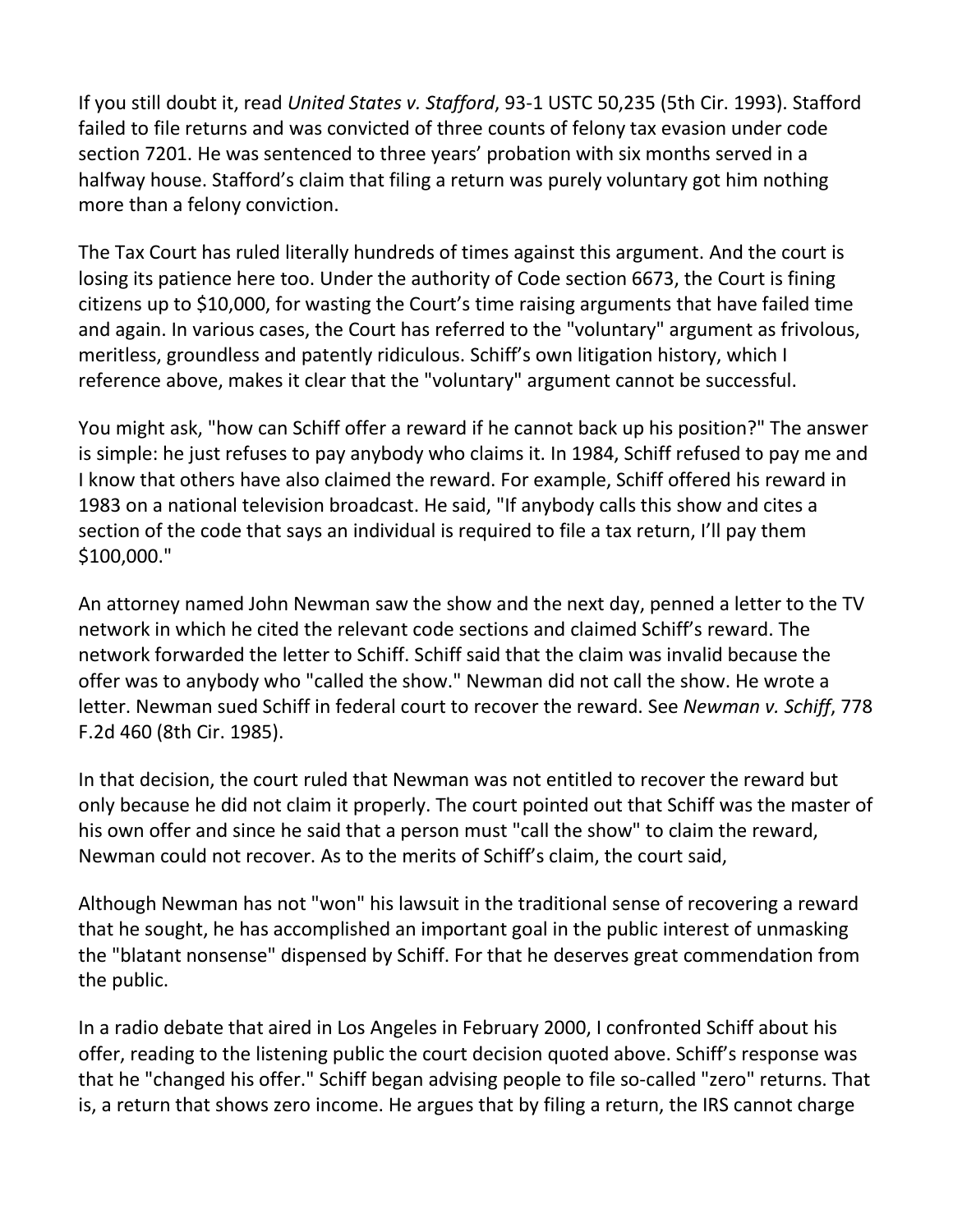you with failure to file. What he doesn't say is that by claiming you earned zero income, you can be prosecuted for filing a false statement with the IRS, which is a felony. Failure to file is only misdemeanor.

In the best-case scenario, Schiff followers are routinely hit with the penalty for filing a "frivolous tax return," under code section 6702. See *Blanchard v. United States*, Docket No. CV-S-01-1083-KJD (RJJ) (D.C. Nev. 2002); *Lemieux v. United States*, Docket No. CV-S-02-0274- RLH (PAL) (D.C. Nev. 2002); and *Hoffman v. United States,* Docket No. C02-5023RJB (D.C. Wash. 2002).

You should also know that on February 10, 2003, fifteen armed IRS investigators showed up at Schiff's Las Vegas office with a search warrant. Several hours later, the agent's drove off with a moving van loaded with dozens of boxes constituting the entire contents of Schiff's office. It is undeniable that Schiff will be charged yet again with a wide variety of tax law violations. The government is also pursuing civil action against Schiff to prevent the sale of his tax scam plans.

And most notably, on March 12, 2003, Schiff was sued by the United States in a case that can only be considered the last straw for him. The suit is brought under code section 7408, which authorizes federal courts to enjoin promoters from marketing an "abusive tax shelters," defined as a "plan or arrangement" known by the promoter to be "false or fraudulent" in any material way. Code section 6700. Already, the court issued a temporary restraining order preventing the promotion and sale of Schiff's materials. The case is *United States v. Schiff*, Docket No. CV-S-03-0281-LDG-RJJ (D.C. Nev. 2003).

#### **The Tax Laws do not Apply to "Sovereign Citizens"**

Another argument suggests that an unincorporated person living in a state other than the District of Columbia is not a citizen of the United States and therefore, is not subject to the federal income tax. This conclusion is drawn from code section 7701, which provides an extensive list of the definitions of terms used in the code. Subsections 7701(a)(9) and (10) define the terms "United States" and "State." Those subsections provide that the term United States "includes the States and the District of Columbia" (subs. 9) and the term state "includes the District of Columbia" (subs. 10). On the basis of this language, many promoters conclude that the word "state" in the tax code means *only* just the District of Columbia, and nothing else.

However, this myopic reading is expressly contrary to the language of section 7701(c). There it states the following:

(c) Includes and including